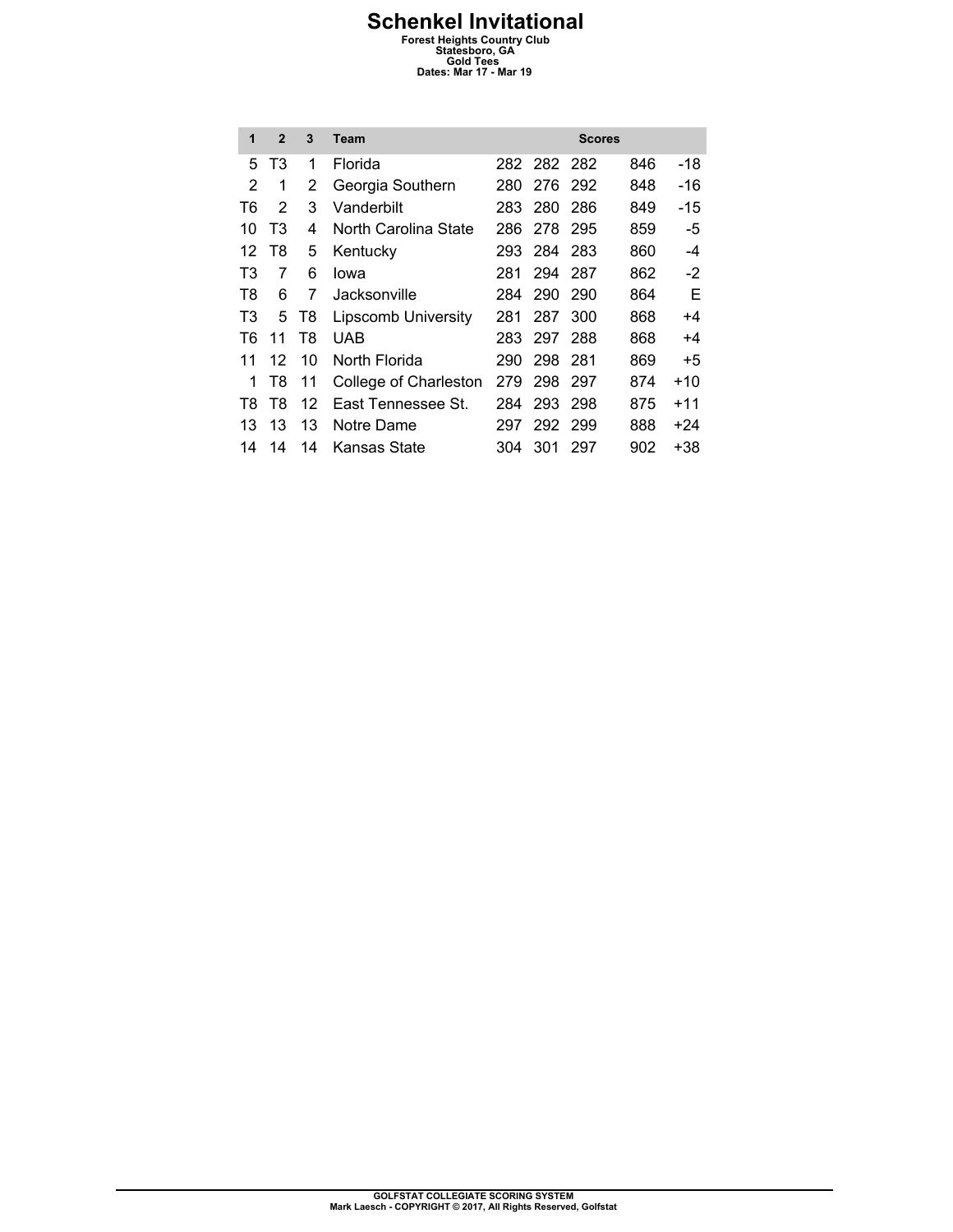# **Schenkel Invitational**<br>
Forest Heights Country Club<br>
Statesboro, GA<br>
Cold Tees<br>
Dates: Mar 17 - Mar 19

| <b>Start</b>    | <b>Finish</b>   | <b>Player</b>          |                            | <b>Scores</b> |    |    |     |       |  |
|-----------------|-----------------|------------------------|----------------------------|---------------|----|----|-----|-------|--|
| T <sub>8</sub>  | 1               | <b>Patrick Martin</b>  | Vanderbilt                 | 70            | 68 | 66 | 204 | $-12$ |  |
| T <sub>8</sub>  | 2               | R.J. Keur              | <b>UAB</b>                 | 70            | 68 | 68 | 206 | $-10$ |  |
| T <sub>6</sub>  | 3               | Sam Horsfield          | Florida                    | 68            | 69 | 70 | 207 | -9    |  |
| T <sub>3</sub>  | 4               | Benjamin Shipp         | North Carolina State       | 69            | 67 | 72 | 208 | -8    |  |
| T <sub>6</sub>  | T <sub>5</sub>  | Stephen Franken        | North Carolina State       | 69            | 68 | 73 | 210 | $-6$  |  |
| T14             | T <sub>5</sub>  | <b>Phillip Knowles</b> | North Florida              | 70            | 71 | 69 | 210 | $-6$  |  |
| 2               | T <sub>5</sub>  | Theo Humphrey          | Vanderbilt                 | 68            | 67 | 75 | 210 | $-6$  |  |
| T <sub>27</sub> | T <sub>8</sub>  | Cooper Musselman       | Kentucky                   | 71            | 73 | 67 | 211 | $-5$  |  |
| T <sub>12</sub> | T <sub>8</sub>  | Raymond Knoll          | lowa                       | 67            | 73 | 71 | 211 | $-5$  |  |
| T <sub>3</sub>  | T <sub>8</sub>  | Dawson Armstrong       | <b>Lipscomb University</b> | 66            | 70 | 75 | 211 | $-5$  |  |
| T <sub>3</sub>  | T <sub>8</sub>  | <b>Steven Fisk</b>     | Georgia Southern           | 69            | 67 | 75 | 211 | $-5$  |  |
| T <sub>8</sub>  | T <sub>12</sub> | <b>William Rainey</b>  | College of Charleston      | 68            | 70 | 74 | 212 | $-4$  |  |
| T <sub>27</sub> | T <sub>12</sub> | Ryan Orr               | Florida                    | 72            | 72 | 68 | 212 | $-4$  |  |
| T14             | T <sub>12</sub> | <b>Archer Price</b>    | Georgia Southern           | 71            | 70 | 71 | 212 | $-4$  |  |
| T18             | T <sub>15</sub> | <b>Tyler McDaniel</b>  | Kentucky                   | 74            | 68 | 71 | 213 | $-3$  |  |
| T <sub>22</sub> | T <sub>15</sub> | David Wicks            | Jacksonville               | 68            | 75 | 70 | 213 | $-3$  |  |
| 1               | T <sub>15</sub> | <b>Brett Barron</b>    | Georgia Southern           | 67            | 66 | 80 | 213 | $-3$  |  |
| T <sub>27</sub> | T <sub>18</sub> | Carson Schaake         | lowa                       | 73            | 71 | 70 | 214 | $-2$  |  |
| T <sub>8</sub>  | T18             | <b>Trevor Hulbert</b>  | East Tennessee St.         | 69            | 69 | 76 | 214 | $-2$  |  |
| T18             | T <sub>18</sub> | Andy Zhang             | Florida                    | 71            | 71 | 72 | 214 | $-2$  |  |
| T <sub>27</sub> | T <sub>18</sub> | Will Gordon            | Vanderbilt                 | 74            | 70 | 70 | 214 | $-2$  |  |
| T14             | T <sub>18</sub> | <b>Gordon Neale</b>    | Florida                    | 71            | 70 | 73 | 214 | $-2$  |  |
| T <sub>22</sub> | 23              | <b>Taylor Eyster</b>   | <b>UAB</b>                 | 69            | 74 | 72 | 215 | $-1$  |  |
| T <sub>22</sub> | T24             | <b>Matthew Walker</b>  | lowa                       | 68            | 75 | 73 | 216 | E     |  |
| T18             | T24             | Raul Pereda            | Jacksonville               | 71            | 71 | 74 | 216 | E     |  |
| T14             | T <sub>24</sub> | Hunter Dunagan         | College of Charleston      | 70            | 71 | 75 | 216 | E     |  |
| T <sub>18</sub> | T <sub>27</sub> | Jacob McBride          | North Carolina State       | 75            | 67 | 75 | 217 | $+1$  |  |
| T <sub>27</sub> | T <sub>27</sub> | <b>Dillon Woods</b>    | North Florida              | 72            | 72 | 73 | 217 | $+1$  |  |
| T33             | T <sub>29</sub> | Lukas Euler            | Kentucky                   | 75            | 71 | 72 | 218 | $+2$  |  |
| T40             | T <sub>29</sub> | Jacob Eklund           | Kansas State               | 75            | 72 | 71 | 218 | $+2$  |  |
| T33             | T <sub>29</sub> | Parker Derby           | College of Charleston      | 69            | 77 | 72 | 218 | $+2$  |  |
| T <sub>22</sub> | T29             | <b>Eric Ansett</b>     | <b>Lipscomb University</b> | 72            | 71 | 75 | 218 | $+2$  |  |
| T40             | T <sub>29</sub> | Jake Storey            | Georgia Southern           | 74            | 73 | 71 | 218 | $+2$  |  |
| T33             | T34             | Crawford Simmons *     | Georgia Southern           | 75            | 71 | 73 | 219 | $+3$  |  |
| T33             | T34             | Mikey Feher            | <b>Lipscomb University</b> | 74            | 72 | 73 | 219 | $+3$  |  |
| T <sub>12</sub> | T34             | Sam Uhland             | Jacksonville               | 71            | 69 | 79 | 219 | $+3$  |  |
| T44             | T37             | Geuntae Kim            | East Tennessee St.         | 73            | 75 | 72 | 220 | $+4$  |  |
| T <sub>22</sub> | T37             | Mateusz Gradecki       | East Tennessee St.         | 70            | 73 | 77 | 220 | $+4$  |  |
| T60             | T37             | Andrew Alligood        | North Florida              | 76            | 76 | 68 | 220 | $+4$  |  |
| T40             | T40             | Jonas Vaisanen *       | Georgia Southern           | 72            | 75 | 74 | 221 | $+5$  |  |
| T33             | T40             | John Augenstein        | Vanderbilt                 | 71            | 75 | 75 | 221 | $+5$  |  |
| 32              | T42             | Stephen Stallings Jr.  | Kentucky                   | 73            | 72 | 77 | 222 | $+6$  |  |
| T44             | T42             | Davis Lamb             | Notre Dame                 | 73            | 75 | 74 | 222 | $+6$  |  |
| <b>T56</b>      | T42             | <b>Travis Trace</b>    | North Florida              | 72            | 79 | 71 | 222 | $+6$  |  |
| T <sub>52</sub> | T42             | Ryan Celano            | Florida                    | 74            | 76 | 72 | 222 | $+6$  |  |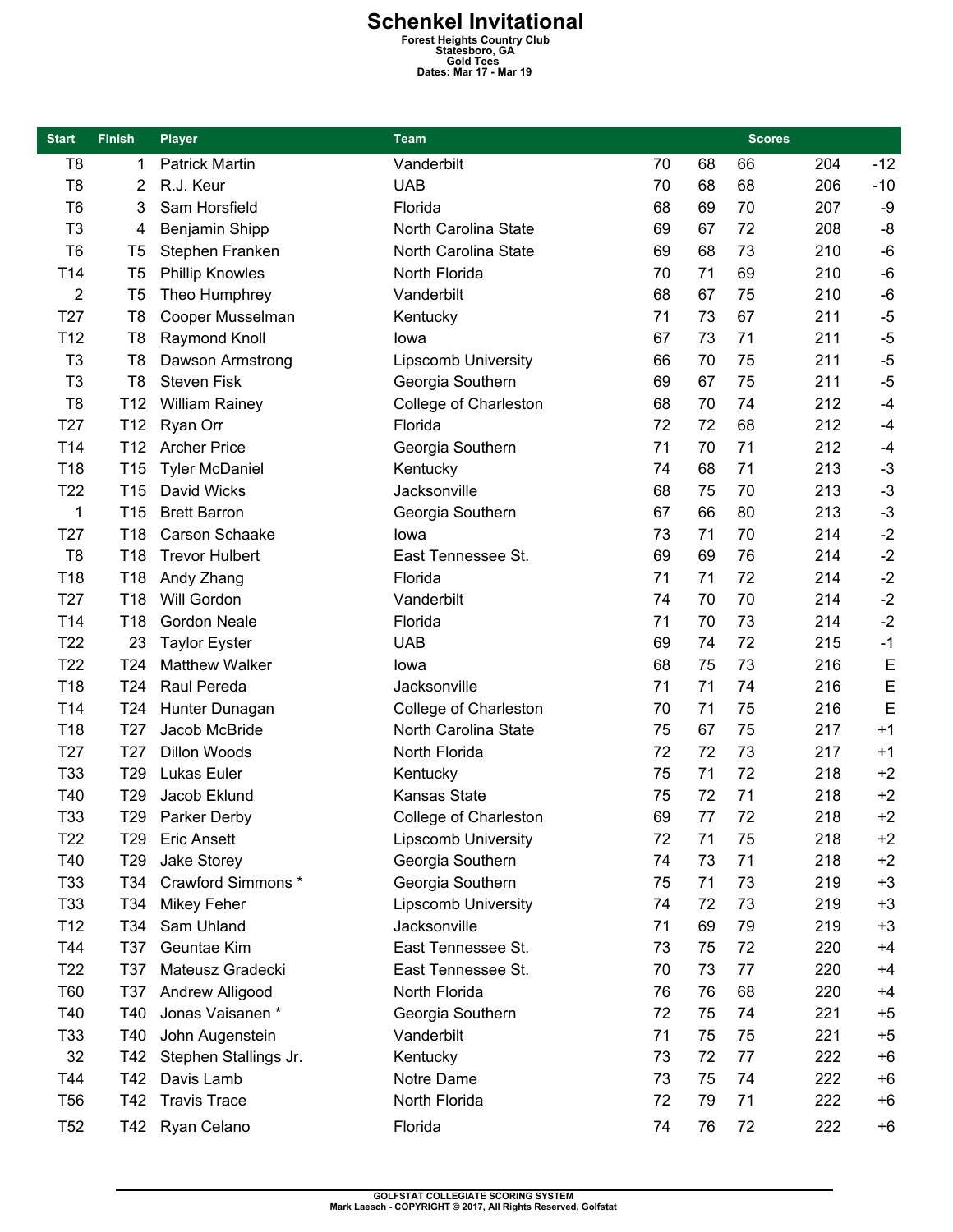## **Schenkel Invitational**<br>
Forest Heights Country Club<br>
Statesboro, GA<br>
Cold Tees<br>
Dates: Mar 17 - Mar 19

| <b>Start</b>    | <b>Finish</b>   | <b>Player</b>            | Team                       |    |    |    |     |       |  |
|-----------------|-----------------|--------------------------|----------------------------|----|----|----|-----|-------|--|
| T <sub>52</sub> | T46             | Alex Schaake             | lowa                       | 74 | 76 | 73 | 223 | $+7$  |  |
| T33             | T46             | Matt Liston *            | Kentucky                   | 75 | 71 | 77 | 223 | $+7$  |  |
| T48             | T46             | Ryan Jahn                | Jacksonville               | 74 | 75 | 74 | 223 | $+7$  |  |
| T44             | T46             | <b>Tim Harry</b>         | <b>UAB</b>                 | 71 | 77 | 75 | 223 | $+7$  |  |
| T48             | T <sub>50</sub> | <b>Harrison Rhoades</b>  | North Carolina State       | 73 | 76 | 75 | 224 | $+8$  |  |
| T <sub>56</sub> | T <sub>50</sub> | William Walker, III      | <b>UAB</b>                 | 73 | 78 | 73 | 224 | $+8$  |  |
| T48             | <b>T50</b>      | Cody O'Toole             | Georgia Southern           | 73 | 76 | 75 | 224 | $+8$  |  |
| T60             | T <sub>53</sub> | Fred Allen Meyer         | Kentucky                   | 75 | 77 | 73 | 225 | $+9$  |  |
| T60             | T <sub>53</sub> | Ben Albin                | Notre Dame                 | 80 | 72 | 73 | 225 | $+9$  |  |
| T <sub>52</sub> | <b>T53</b>      | Miguel Delgado           | Notre Dame                 | 75 | 75 | 75 | 225 | $+9$  |  |
| T40             | T <sub>53</sub> | <b>Blake Barens</b>      | Notre Dame                 | 77 | 70 | 78 | 225 | $+9$  |  |
| T33             | T <sub>53</sub> | <b>Trevor Gold</b>       | <b>Lipscomb University</b> | 69 | 77 | 79 | 225 | $+9$  |  |
| T60             | 58              | Zack Ford                | East Tennessee St.         | 72 | 80 | 74 | 226 | $+10$ |  |
| T44             | T <sub>59</sub> | Ryoto Furuya             | lowa                       | 73 | 75 | 79 | 227 | $+11$ |  |
| T <sub>56</sub> | T <sub>59</sub> | Christian Salzer*        | North Carolina State       | 78 | 73 | 76 | 227 | $+11$ |  |
| T48             | <b>T59</b>      | Michael Mattiace *       | North Florida              | 78 | 71 | 78 | 227 | $+11$ |  |
| T <sub>52</sub> | T <sub>59</sub> | John Felitto             | Notre Dame                 | 72 | 78 | 77 | 227 | $+11$ |  |
| T60             | T63             | <b>Ben Reichert</b>      | East Tennessee St.         | 76 | 76 | 76 | 228 | $+12$ |  |
| T73             | T63             | <b>Elliott Fullalove</b> | Jacksonville               | 78 | 78 | 72 | 228 | $+12$ |  |
| <b>T56</b>      | <b>T65</b>      | Henry James *            | <b>UAB</b>                 | 77 | 74 | 78 | 229 | $+13$ |  |
| T67             | <b>T65</b>      | <b>Roland Massimino</b>  | Kansas State               | 80 | 73 | 76 | 229 | $+13$ |  |
| T60             | <b>T65</b>      | <b>Stoney Crouch</b>     | <b>Lipscomb University</b> | 78 | 74 | 77 | 229 | $+13$ |  |
| T73             | T68             | AJ Crouch *              | Florida                    | 78 | 78 | 74 | 230 | $+14$ |  |
| T76             | <b>T68</b>      | Jeremy Gandon            | Kansas State               | 76 | 81 | 73 | 230 | $+14$ |  |
| T67             | <b>T68</b>      | <b>Matt Green</b>        | Kansas State               | 73 | 80 | 77 | 230 | $+14$ |  |
| T60             | <b>T68</b>      | Michael Decker           | Vanderbilt                 | 75 | 77 | 78 | 230 | $+14$ |  |
| 72              | T72             | Davis Richards           | North Carolina State       | 78 | 77 | 76 | 231 | $+15$ |  |
| <b>T67</b>      | T72             | <b>Christian Baliker</b> | College of Charleston      | 72 | 81 | 78 | 231 | $+15$ |  |
| T73             | 74              | Logan Sowell             | College of Charleston      | 76 | 80 | 76 | 232 | $+16$ |  |
| <b>T67</b>      | 75              | Luukas Alakulppi *       | Georgia Southern           | 75 | 78 | 81 | 234 | $+18$ |  |
| T76             | 76              | Osten Waite              | North Florida              | 76 | 81 | 79 | 236 | $+20$ |  |
| T78             | <b>T77</b>      | Hunter Ostrom *          | Notre Dame                 | 79 | 79 | 79 | 237 | $+21$ |  |
| T78             | <b>T77</b>      | Murray Naysmith          | <b>UAB</b>                 | 79 | 79 | 79 | 237 | $+21$ |  |
| 80              | 79              | Ben Fernandez            | Kansas State               | 84 | 76 | 78 | 238 | $+22$ |  |
| 81              | 80              | Jack Simpson *           | lowa                       | 83 | 81 | 75 | 239 | $+23$ |  |
| T67             |                 | Alexander DeRosa *       | Georgia Southern           | 75 | 78 | D  |     |       |  |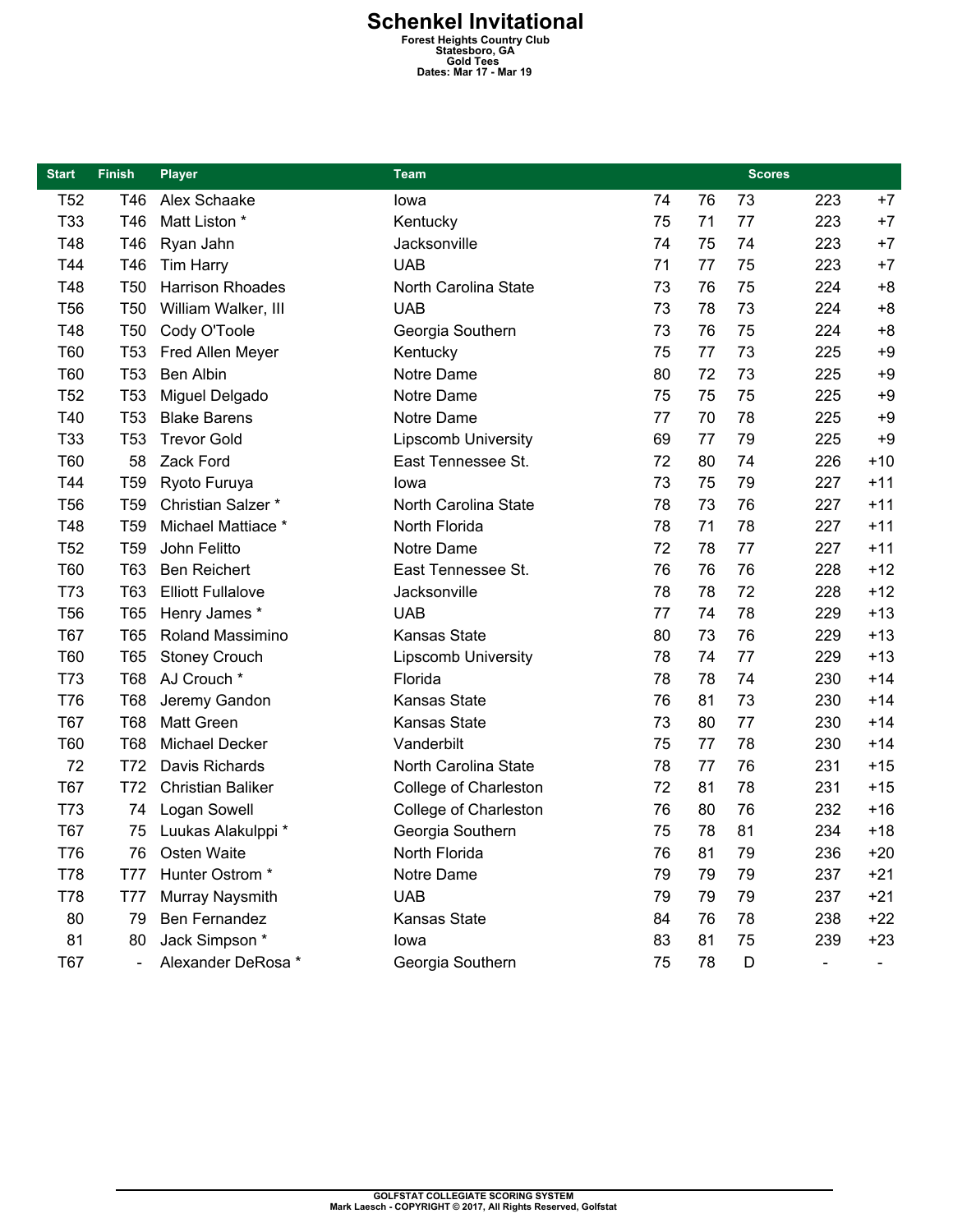#### **Schenkel Invitational Forest Heights Country Club Statesboro, GA Gold Tees Dates: Mar 17 - Mar 19**

| Pos.            | Team/Player (seed)        | Rd 1 | Rd <sub>2</sub> | Rd <sub>3</sub> | <b>Total</b> |
|-----------------|---------------------------|------|-----------------|-----------------|--------------|
| 1               | Florida                   | 282  | 282             | 282             | 846          |
| 3               | Sam Horsfield (1)         | 68   | 69              | 70              | 207          |
| T12             | Ryan Orr (4)              | 72   | 72              | 68              | 212          |
| T18             | Andy Zhang (2)            | 71   | 71              | 72              | 214          |
| T18             | Gordon Neale (3)          | 71   | 70              | 73              | 214          |
| T42             | Ryan Celano (5)           | 74   | 76              | 72              | 222          |
| $\mathbf{2}$    | Georgia Southern          | 280  | 276             | 292             | 848          |
| T8              | Steven Fisk (3)           | 69   | 67              | 75              | 211          |
| T12             | Archer Price (4)          | 71   | 70              | 71              | 212          |
| T15             | Brett Barron (5)          | 67   | 66              | 80              | 213          |
| T29             | Jake Storey (1)           | 74   | 73              | 71              | 218          |
| T <sub>50</sub> | Cody O'Toole (2)          | 73   | 76              | 75              | 224          |
| $\mathbf{3}$    | Vanderbilt                | 283  | 280             | 286             | 849          |
| $\mathbf{1}$    | Patrick Martin (1)        | 70   | 68              | 66              | 204          |
| T <sub>5</sub>  | Theo Humphrey (2)         | 68   | 67              | 75              | 210          |
| T18             | Will Gordon (4)           | 74   | 70              | 70              | 214          |
| T40             | John Augenstein (3)       | 71   | 75              | 75              | 221          |
| T68             | Michael Decker (5)        | 75   | 77              | 78              | 230          |
| 4               | North Carolina State      | 286  | 278             | 295             | 859          |
| 4               | Benjamin Shipp (4)        | 69   | 67              | 72              | 208          |
| T <sub>5</sub>  | Stephen Franken (1)       | 69   | 68              | 73              | 210          |
| T27             | Jacob McBride (3)         | 75   | 67              | 75              | 217          |
| <b>T50</b>      | Harrison Rhoades (2)      | 73   | 76              | 75              | 224          |
| T72             | Davis Richards (5)        | 78   | 77              | 76              | 231          |
| 5               | Kentucky                  | 293  | 284             | 283             | 860          |
| T8              | Cooper Musselman (1)      | 71   | 73              | 67              | 211          |
| T15             | Tyler McDaniel (2)        | 74   | 68              | 71              | 213          |
| T29             | Lukas Euler (3)           | 75   | 71              | 72              | 218          |
| T42             | Stephen Stallings Jr. (4) | 73   | 72              | $77 \,$         | 222          |
| T <sub>53</sub> | Fred Allen Meyer (5)      | 75   | 77              | 73              | 225          |
| 6               | lowa                      | 281  | 294             | 287             | 862          |
| T8              | Raymond Knoll (1)         | 67   | 73              | 71              | 211          |
| T18             | Carson Schaake (3)        | 73   | 71              | 70              | 214          |
| T24             | Matthew Walker (2)        | 68   | 75              | 73              | 216          |
| T46             | Alex Schaake (4)          | 74   | 76              | 73              | 223          |
| <b>T59</b>      | Ryoto Furuya (5)          | 73   | 75              | 79              | 227          |
| $\mathbf{7}$    | Jacksonville              | 284  | 290             | 290             | 864          |
| T15             | David Wicks (1)           | 68   | 75              | 70              | 213          |
| T24             | Raul Pereda (2)           | 71   | 71              | 74              | 216          |
| T34             | Sam Uhland (4)            | 71   | 69              | 79              | 219          |
| T46             | Ryan Jahn (3)             | 74   | 75              | 74              | 223          |
| T63             | Elliott Fullalove (5)     | 78   | 78              | 72              | 228          |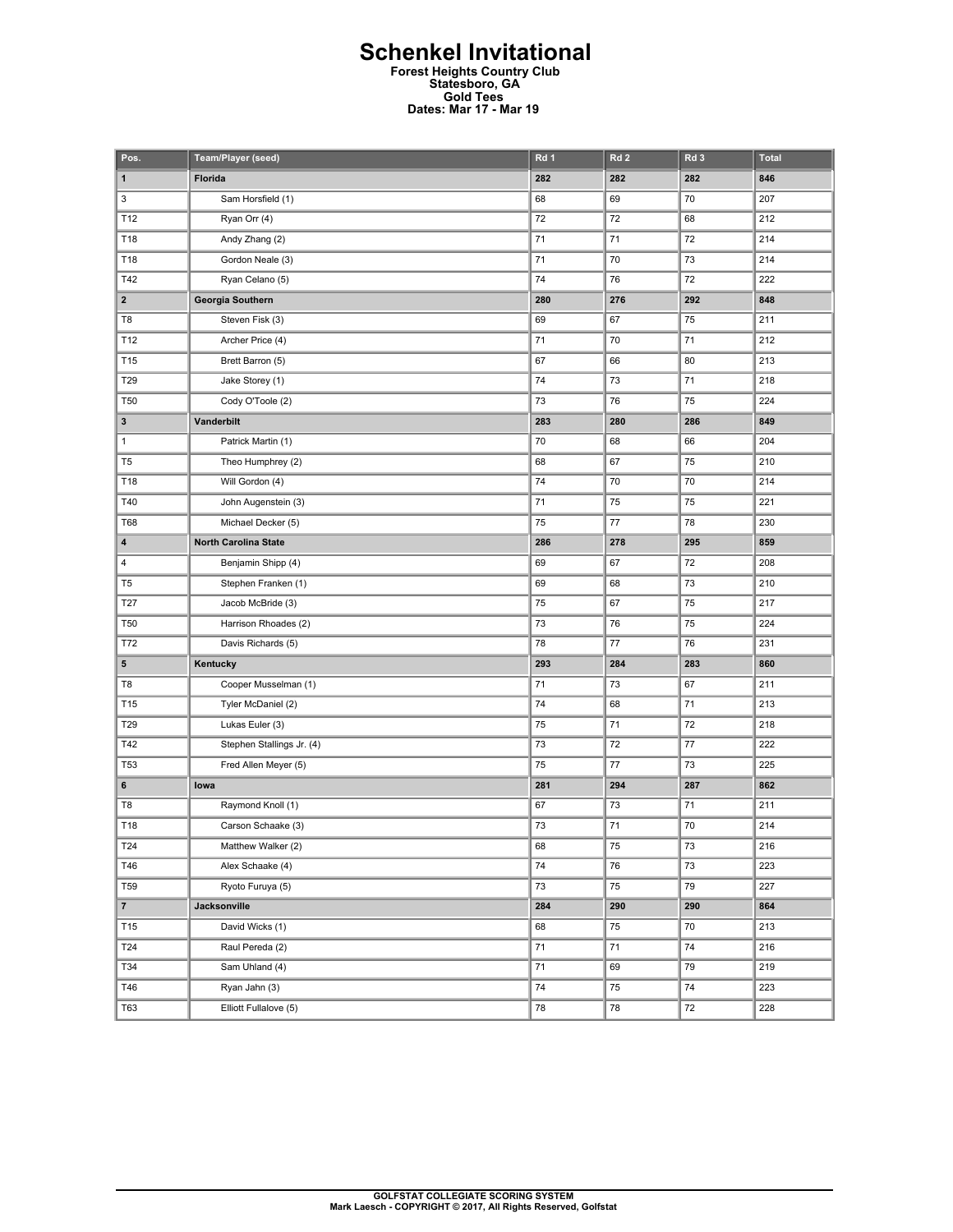| Pos.            | Team/Player (seed)           | Rd 1 | Rd <sub>2</sub> | Rd 3   | <b>Total</b> |
|-----------------|------------------------------|------|-----------------|--------|--------------|
| T8              | <b>Lipscomb University</b>   | 281  | 287             | 300    | 868          |
| T8              | Dawson Armstrong (1)         | 66   | 70              | 75     | 211          |
| T29             | Eric Ansett (2)              | 72   | 71              | 75     | 218          |
| T34             | Mikey Feher (4)              | 74   | 72              | 73     | 219          |
| T <sub>53</sub> | Trevor Gold (5)              | 69   | 77              | 79     | 225          |
| T65             | Stoney Crouch (3)            | 78   | 74              | 77     | 229          |
| T8              | <b>UAB</b>                   | 283  | 297             | 288    | 868          |
| 2               | R.J. Keur (3)                | 70   | 68              | 68     | 206          |
| 23              | Taylor Eyster (1)            | 69   | 74              | 72     | 215          |
| T46             | Tim Harry (2)                | 71   | 77              | 75     | 223          |
| <b>T50</b>      | William Walker, III (4)      | 73   | 78              | 73     | 224          |
| T77             | Murray Naysmith (5)          | 79   | 79              | 79     | 237          |
| 10              | North Florida                | 290  | 298             | 281    | 869          |
| T <sub>5</sub>  | Phillip Knowles (1)          | 70   | 71              | 69     | 210          |
| T27             | Dillon Woods (5)             | 72   | 72              | 73     | 217          |
| T37             | Andrew Alligood (3)          | 76   | 76              | 68     | 220          |
| T42             | Travis Trace (2)             | 72   | 79              | 71     | 222          |
| 76              | Osten Waite (4)              | 76   | 81              | 79     | 236          |
| 11              | <b>College of Charleston</b> | 279  | 298             | 297    | 874          |
| T12             | William Rainey (1)           | 68   | 70              | 74     | 212          |
| T24             | Hunter Dunagan (5)           | 70   | 71              | 75     | 216          |
| T29             | Parker Derby (2)             | 69   | 77              | 72     | 218          |
| T72             | Christian Baliker (4)        | 72   | 81              | 78     | 231          |
| 74              | Logan Sowell (3)             | 76   | 80              | 76     | 232          |
| $12 \,$         | East Tennessee St.           | 284  | 293             | 298    | 875          |
| T18             | Trevor Hulbert (4)           | 69   | 69              | 76     | 214          |
| T37             | Mateusz Gradecki (1)         | 70   | 73              | 77     | 220          |
| <b>T37</b>      | Geuntae Kim (3)              | 73   | 75              | 72     | 220          |
| 58              | Zack Ford (5)                | 72   | 80              | 74     | 226          |
| <b>T63</b>      | Ben Reichert (2)             | 76   | 76              | 76     | 228          |
| 13              | <b>Notre Dame</b>            | 297  | 292             | 299    | 888          |
| T42             | Davis Lamb (3)               | 73   | 75              | 74     | 222          |
| <b>T53</b>      | Blake Barens (1)             | 77   | 70              | 78     | 225          |
| T53             | Ben Albin (2)                | 80   | $72\,$          | $73\,$ | 225          |
| <b>T53</b>      | Miguel Delgado (5)           | 75   | 75              | 75     | 225          |
| T59             | John Felitto (4)             | 72   | 78              | 77     | 227          |
| 14              | <b>Kansas State</b>          | 304  | 301             | 297    | 902          |
| T29             | Jacob Eklund (3)             | 75   | 72              | 71     | 218          |
| T65             | Roland Massimino (2)         | 80   | 73              | 76     | 229          |
| T68             | Jeremy Gandon (1)            | 76   | 81              | 73     | 230          |
| T68             | Matt Green (5)               | 73   | 80              | $77\,$ | 230          |
| 79              | Ben Fernandez (4)            | 84   | 76              | 78     | 238          |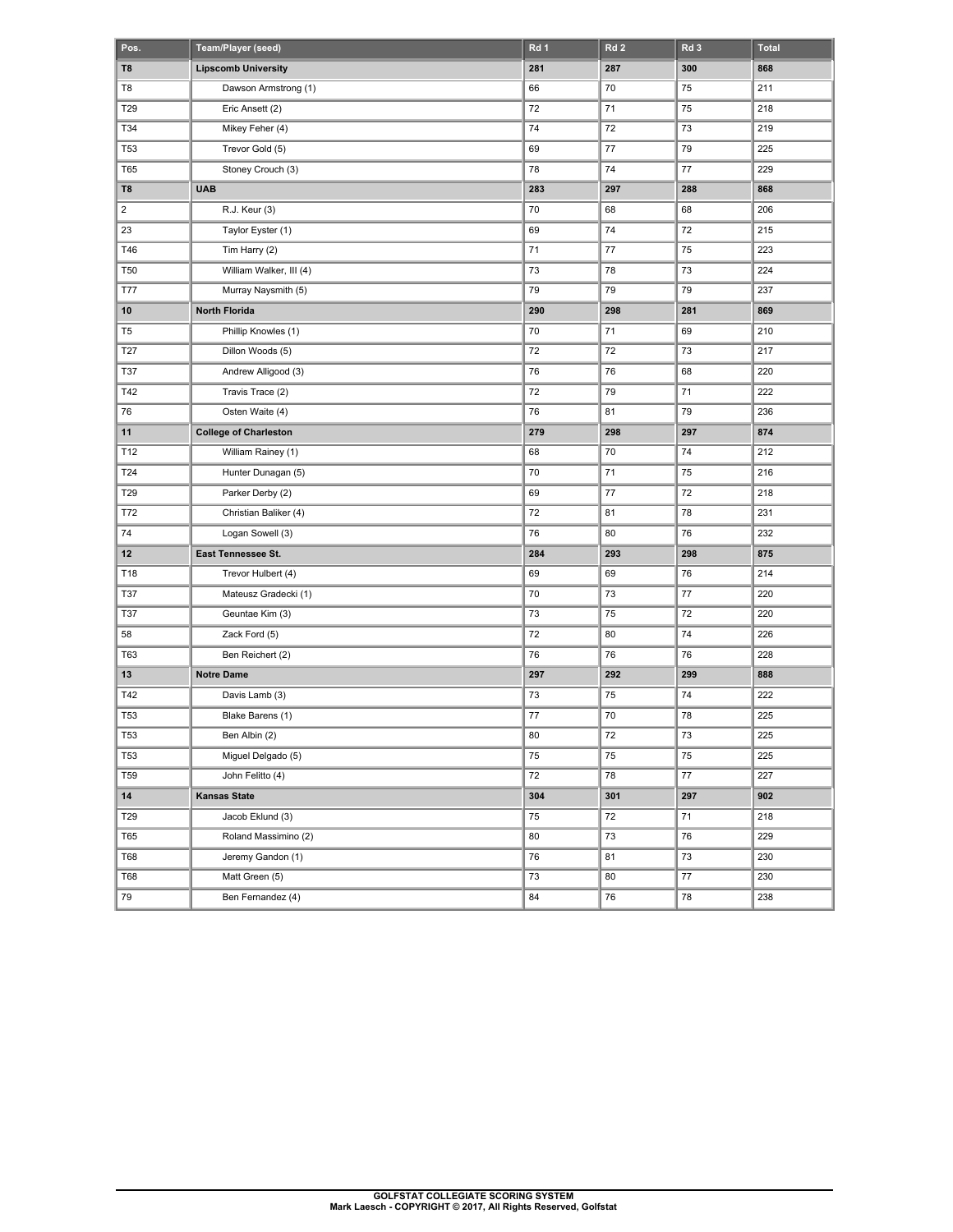### **Individuals**

| Pos.            | Player (Team)                           | Rd <sub>1</sub> | Rd2 | Rd <sub>3</sub> | <b>Total</b> |
|-----------------|-----------------------------------------|-----------------|-----|-----------------|--------------|
| T34             | Crawford Simmons (Georgia Southern)     | 75              | 71  | 73              | 219          |
| T40             | Jonas Vaisanen (Georgia Southern)       | 72              | 75  | 74              | 221          |
| T46             | Matt Liston (Kentucky)                  | 75              | 71  | 77              | 223          |
| T <sub>59</sub> | Christian Salzer (North Carolina State) | 78              | 73  | 76              | 227          |
| T <sub>59</sub> | Michael Mattiace (North Florida)        | 78              | 71  | 78              | 227          |
| T65             | Henry James (UAB)                       | 77              | 74  | 78              | 229          |
| T68             | AJ Crouch (Florida)                     | 78              | 78  | 74              | 230          |
| 75              | Luukas Alakulppi (Georgia Southern)     | 75              | 78  | 81              | 234          |
| <b>T77</b>      | Hunter Ostrom (Notre Dame)              | 79              | 79  | 79              | 237          |
| 80              | Jack Simpson (lowa)                     | 83              | 81  | 75              | 239          |
| 81              | Alexander DeRosa (Georgia Southern)     | 75              | 78  | $\mathbf 0$     | 75           |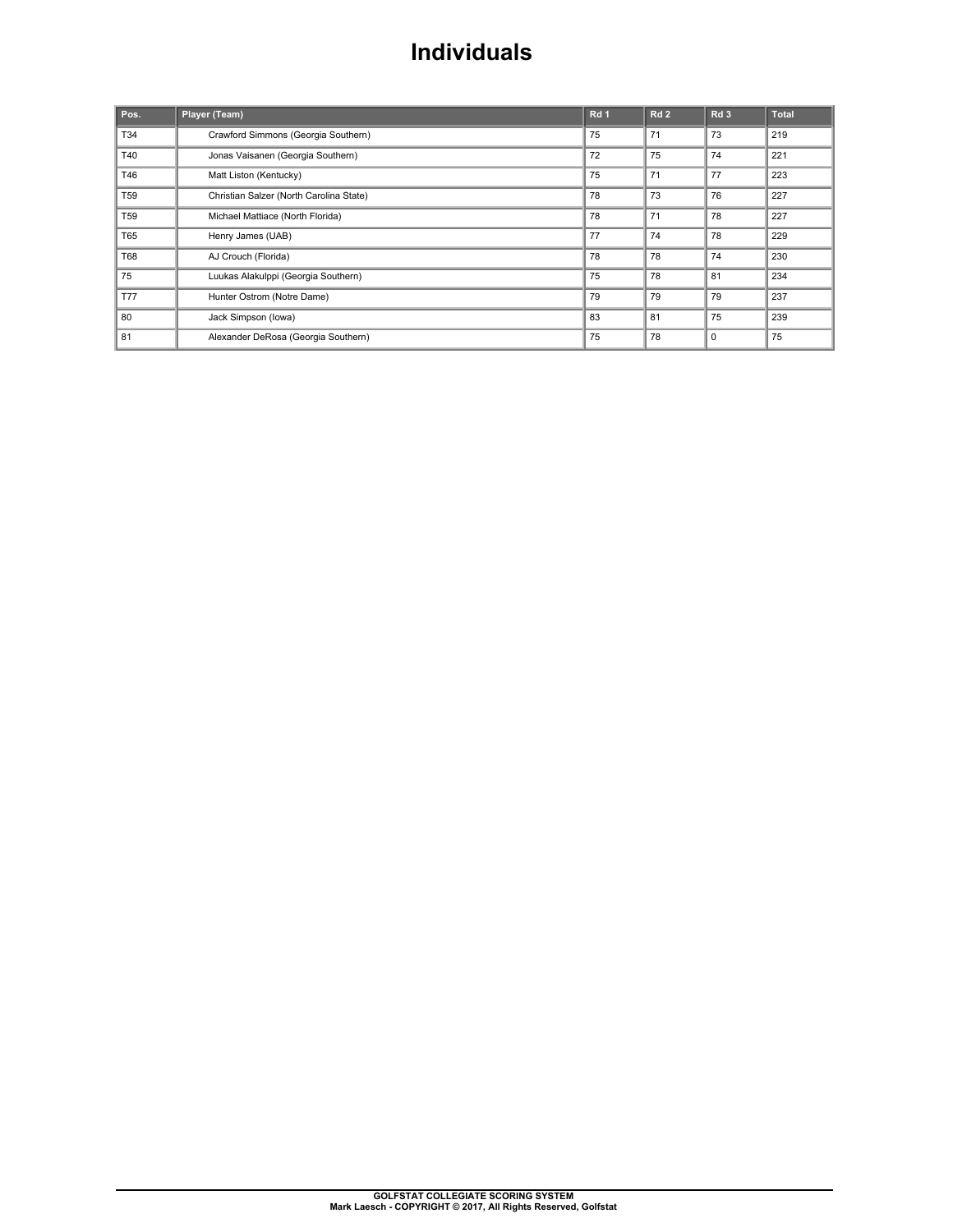|                        | <b>Par 3 Scoring</b> |      |      |        | <b>Par 4 Scoring</b>    |                        |      |      |                 | <b>Par 5 Scoring</b>    |                             |      |      |          |
|------------------------|----------------------|------|------|--------|-------------------------|------------------------|------|------|-----------------|-------------------------|-----------------------------|------|------|----------|
| R. Keur                | <b>UAB</b>           | 2.75 | $-3$ |        | P. Martin               | Vanderbilt             | 3.80 | $-6$ |                 | S. Horsfield            | Florida                     | 4.25 | $-9$ |          |
| M. Liston              | Kentucky             | 2.75 | $-3$ |        | E. Ansett               | Lipscomb               | 3.87 | $-4$ |                 | B. Barron               | Ga South                    | 4.25 | -9   |          |
| D. Armstrong           | Lipscomb             | 2.83 | $-2$ |        | R. Knoll                | lowa                   | 3.87 | $-4$ |                 | G. Neale                | Florida                     | 4.33 | $-8$ |          |
| T. Harry               | <b>UAB</b>           | 2.83 | $-2$ |        | P. Knowles              | N Florida              | 3.90 | $-3$ |                 | S. Franken              | <b>NC State</b>             | 4.33 | -8   |          |
| S. Horsfield           | Florida              | 2.83 | $-2$ |        | R. Keur                 | <b>UAB</b>             | 3.90 | $-3$ |                 | B. Shipp                | <b>NC State</b>             | 4.42 | $-7$ |          |
| C. Musselman           | Kentucky             | 2.92 | $-1$ |        | R. Orr                  | Florida                | 3.93 | $-2$ |                 | W. Gordon               | Vanderbilt                  | 4.42 | $-7$ |          |
| R. Pereda              | JU                   | 2.92 | $-1$ |        | T. Humphrey             | Vanderbilt             | 3.93 | $-2$ |                 | T. Humphrey             | Vanderbilt                  | 4.42 | $-7$ |          |
| S. Fisk                | Ga South             | 2.92 | $-1$ |        | S. Franken              | <b>NC State</b>        | 3.97 | $-1$ |                 | J. McBride              | <b>NC State</b>             | 4.42 | $-7$ |          |
| S. Uhland              | JU                   | 2.92 | $-1$ |        | D. Wicks                | JU                     | 3.97 | $-1$ |                 | C. Schaake              | lowa                        | 4.42 | $-7$ |          |
| M. Walker              | lowa                 | 2.92 | $-1$ |        | P. Derby                | Charleston             | 4.00 | E    |                 | D. Woods                | N Florida                   | 4.50 | $-6$ |          |
| C. Simmons             | Ga South             | 2.92 | $-1$ |        | S. Fisk                 | Ga South               | 4.00 | E    |                 | R. Pereda               | JU                          | 4.50 | $-6$ |          |
| B. Shipp               | <b>NC State</b>      | 2.92 | $-1$ |        | <b>B.</b> Shipp         | <b>NC State</b>        | 4.00 | E    |                 | P. Martin               | Vanderbilt                  | 4.50 | $-6$ |          |
| L. Alakulppi           | Ga South             | 2.92 | -1   |        | A. Zhang                | Florida                | 4.00 | E    |                 | M. Walker               | lowa                        | 4.58 | $-5$ |          |
| J. Augenstein          | Vanderbilt           | 2.92 | $-1$ |        | J. Storey               | Ga South               | 4.00 | E    |                 | T. Hulbert              | <b>ETSU</b>                 | 4.58 | $-5$ |          |
| <b>B.</b> Barron       | Ga South             | 2.92 | $-1$ |        | A. Price                | Ga South               | 4.00 | E    |                 | T. Trace                | N Florida                   | 4.58 | $-5$ |          |
| P. Knowles             | N Florida            | 3.00 | E    |        | T. McDaniel             | Kentucky               | 4.00 | E    |                 | T. Eyster               | <b>UAB</b>                  | 4.58 | $-5$ |          |
| D. Richards            | <b>NC State</b>      | 3.00 | E    |        | C. Musselman            | Kentucky               | 4.03 | $+1$ |                 | C. Musselman            | Kentucky                    | 4.58 | $-5$ |          |
| P. Martin              | Vanderbilt           | 3.00 | E    |        | W. Rainey               | Charleston             | 4.03 | $+1$ |                 | D. Armstrong            | Lipscomb                    | 4.58 | $-5$ |          |
| A. Price               | Ga South             | 3.00 | E    |        | D. Woods                | N Florida              | 4.03 | $+1$ |                 | M. Feher                | Lipscomb                    | 4.58 | $-5$ |          |
| T. McDaniel            | Kentucky             | 3.00 | E    |        | J. Eklund               | Kansas St.             | 4.03 | $+1$ |                 | W. Rainey               | Charleston                  | 4.58 | $-5$ |          |
| A. Crouch              | Florida              | 3.00 | E    |        | T. Hulbert              | <b>ETSU</b>            | 4.03 | $+1$ |                 | H. Dunagan              | Charleston                  | 4.58 | $-5$ |          |
| W. Rainey              | Charleston           | 3.00 | E    |        | B. Albin                | Notre Dame             | 4.03 | $+1$ |                 | O. Waite                | N Florida                   | 4.67 | $-4$ |          |
|                        |                      |      |      |        |                         |                        |      |      |                 |                         |                             |      |      |          |
|                        | <b>Eagles</b>        |      |      |        |                         | <b>Birdies</b>         |      |      |                 |                         | Pars                        |      |      |          |
| J. Storey              | Ga South             |      |      | 2      | <b>B.</b> Barron        | Ga South               |      |      | $\overline{17}$ | $R.$ Jahn               | JU                          |      |      | 42       |
| D. Armstrong           | Lipscomb             |      |      | 2      | C. Musselman            | Kentucky               |      |      | 16              | C. Simmons              | Ga South                    |      |      | 42       |
| H. Rhoades             | <b>NC State</b>      |      |      | 1      | S. Horsfield            | Florida                |      |      | 16              | A. Price                | Ga South                    |      |      | 41       |
| J. McBride             | <b>NC State</b>      |      |      | 1      | T. Hulbert              | <b>ETSU</b>            |      |      | 16              | J. Augenstein           | Vanderbilt                  |      |      | 41       |
| S. Franken             | <b>NC State</b>      |      |      | 1      | T. Humphrey             | Vanderbilt             |      |      | 15              | IM. Gradecki            | <b>ETSU</b>                 |      |      | 41       |
| <b>B.</b> Shipp        | <b>NC State</b>      |      |      | 1      | P. Martin               | Vanderbilt             |      |      | 14              | D. Armstrong            | Lipscomb                    |      |      | 39       |
| C. Schaake             | lowa                 |      |      | 1      | R. Keur                 | <b>UAB</b>             |      |      | 14              | C. Salzer               | <b>NC State</b>             |      |      | 38       |
| R. Furuya              | lowa                 |      |      | 1      | P. Knowles              | N Florida              |      |      | 14              | P. Martin               | Vanderbilt                  |      |      | 38       |
| A. Crouch              | Florida              |      |      | 1      | A. Zhang                | Florida                |      |      | 13              | W. Rainey               | Charleston                  |      |      | 38       |
| S. Horsfield           | Florida              |      |      | 1      | C. Schaake              | lowa                   |      |      | 13              | E. Fullalove            | JU                          |      |      | 38       |
| A. Price               | Ga South             |      |      | 1      | R. Knoll                | lowa                   |      |      | 13              | R. Pereda               | JU                          |      |      | 37       |
| S. Fisk                | Ga South             |      |      | 1      | G. Neale                | Florida                |      |      | 12              | <b>T.</b> Trace         | N Florida                   |      |      | 37       |
| J. Vaisanen            | Ga South             |      |      | 1      | R. Orr                  | Florida                |      |      | 12              | lM. Liston              | Kentucky                    |      |      | 37       |
| B. Barron              | Ga South             |      |      | 1      | B. Shipp                | <b>NC State</b>        |      |      | 12              | H. Dunagan              | Charleston                  |      |      | 37       |
| L. Alakulppi           | Ga South             |      |      | 1      | <b>S. Franken</b>       | <b>NC State</b>        |      |      | 12              | S. Stallings Jr.        | Kentucky                    |      |      | 37       |
| W. Gordon              | Vanderbilt           |      |      | 1      | M. Feher                | Lipscomb               |      |      | 11              | R. Keur                 | <b>UAB</b>                  |      |      | 36       |
| T. Harry               | <b>UAB</b>           |      |      | 1      | E. Ansett               | Lipscomb               |      |      | 11              | lS. Fisk                | Ga South                    |      |      | 36       |
| T. McDaniel            | Kentucky             |      |      | 1      | M. Walker               | lowa                   |      |      | 11              | J. Vaisanen             | Ga South                    |      |      | 36       |
| L. Euler               | Kentucky             |      |      | 1      | ID. Lamb                | Notre Dame             |      |      | 11              | C. O'Toole              | Ga South                    |      |      | 35       |
| M. Mattiace            | N Florida            |      |      |        | W. Walker, III          | <b>UAB</b>             |      |      | 11              | J. Storey               | Ga South                    |      |      | 35       |
| R. Pereda<br>S. Uhland | JU<br>JU             |      |      | 1<br>1 | T. McDaniel<br>P. Derby | Kentucky<br>Charleston |      |      | 11<br>11        | T. McDaniel<br>B. Shipp | Kentucky<br><b>NC State</b> |      |      | 35<br>35 |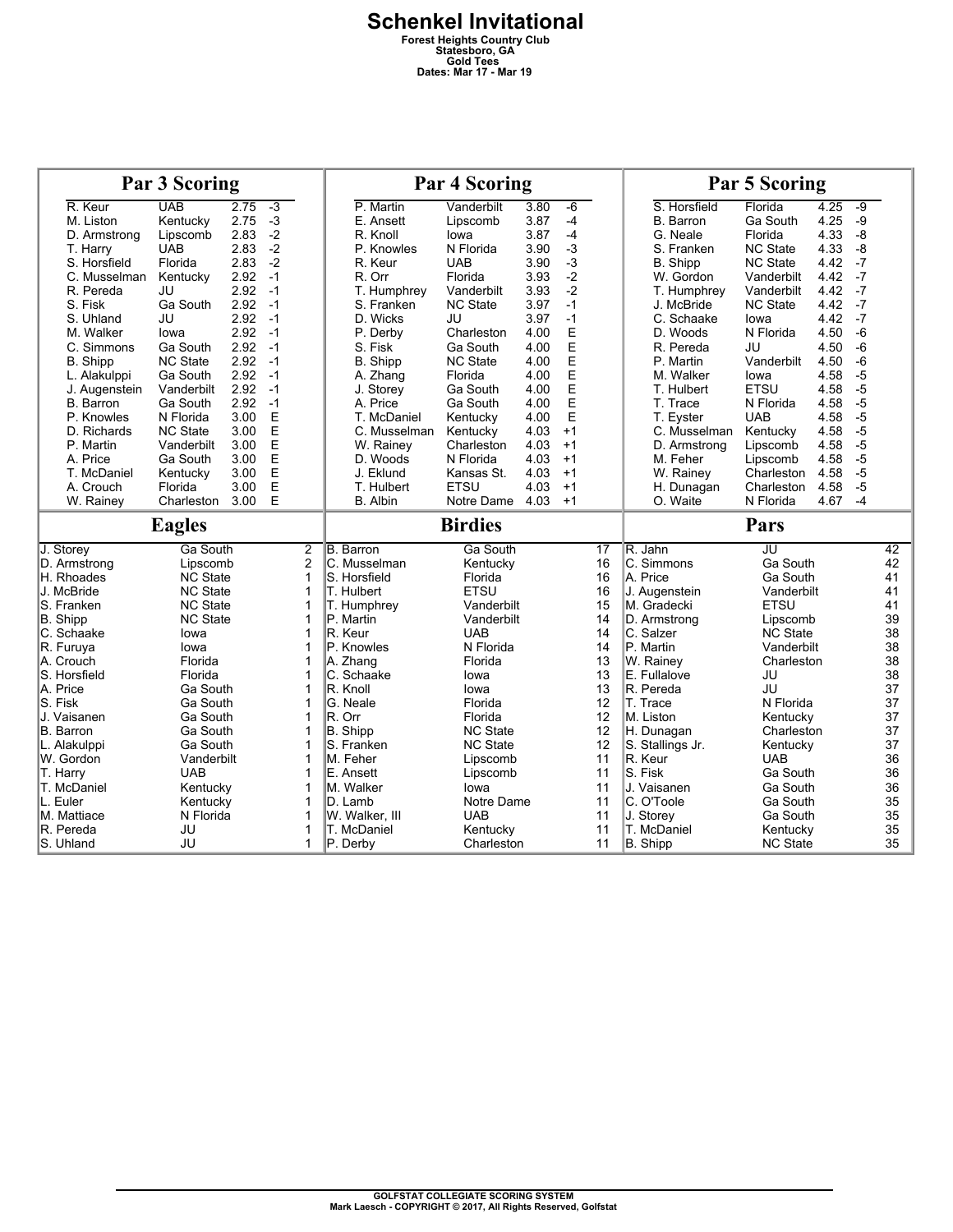## **Schenkel Invitational**<br>
Forest Heights Country Club<br>
Gold Tees<br>
Dates: Mar 17 - Mar 19

|              | Average score per round     |       |                               |  |  |  |  |  |  |  |
|--------------|-----------------------------|-------|-------------------------------|--|--|--|--|--|--|--|
| Round        | <b>Course</b>               |       | Average Score Complete Rounds |  |  |  |  |  |  |  |
| 1            | Gold Tees                   | 73.20 | 81                            |  |  |  |  |  |  |  |
| $\mathbf{2}$ | Gold Tees                   | 73.69 | 80                            |  |  |  |  |  |  |  |
| 3            | Gold Tees                   | 74 13 | 80                            |  |  |  |  |  |  |  |
|              |                             |       |                               |  |  |  |  |  |  |  |
|              | <b>Total Average Scores</b> |       |                               |  |  |  |  |  |  |  |
| Gold Tees    |                             | 73.67 | 241                           |  |  |  |  |  |  |  |
|              |                             |       |                               |  |  |  |  |  |  |  |

| <b>Forest Heights Country Club: Gold Tees</b> |                |       |                 |                |                |     |       |                 |                |  |  |
|-----------------------------------------------|----------------|-------|-----------------|----------------|----------------|-----|-------|-----------------|----------------|--|--|
|                                               |                |       |                 |                | Round 3        |     |       |                 |                |  |  |
| hole                                          | par            | yards | double<br>eagle | eagle          | birdie         | par | bogey | double<br>bogey | other          |  |  |
| 1                                             | $\overline{4}$ | 394   |                 |                | 8              | 39  | 26    | 7               |                |  |  |
| 2                                             | 4              | 439   |                 |                | 5              | 49  | 21    | 3               | $\overline{c}$ |  |  |
| 3                                             | 3              | 170   |                 |                | 9              | 53  | 18    |                 |                |  |  |
| 4                                             | 4              | 403   |                 | 1              | $\overline{2}$ | 59  | 17    |                 | $\mathbf{1}$   |  |  |
| 5                                             | 4              | 337   |                 |                | 19             | 46  | 14    | $\mathbf{1}$    |                |  |  |
| 6                                             | 3              | 130   |                 | 1              | 22             | 45  | 8     | 3               | 1              |  |  |
| 7                                             | 5              | 549   |                 | 1              | 25             | 45  | 9     |                 |                |  |  |
| 8                                             | 4              | 412   |                 |                | 8              | 46  | 20    | $\overline{4}$  | 2              |  |  |
| 9                                             | 5              | 526   |                 |                | 21             | 37  | 20    | $\overline{c}$  |                |  |  |
| 10                                            | 4              | 402   |                 |                | 6              | 52  | 19    | $\overline{c}$  | 1              |  |  |
| 11                                            | 4              | 433   |                 |                | 9              | 59  | 11    | $\mathbf{1}$    |                |  |  |
| 12                                            | 5              | 540   |                 | $\overline{2}$ | 29             | 30  | 13    | 5               | 1              |  |  |
| 13                                            | 3              | 198   |                 |                | $\overline{7}$ | 52  | 20    | $\mathbf{1}$    |                |  |  |
| 14                                            | 4              | 423   |                 |                | 18             | 58  | 4     |                 |                |  |  |
| 15                                            | 3              | 203   |                 |                | $\overline{2}$ | 48  | 25    | 5               |                |  |  |
| 16                                            | 4              | 386   |                 |                | 7              | 49  | 21    | 3               |                |  |  |
| 17                                            | 4              | 438   |                 |                | 5              | 53  | 17    | 5               |                |  |  |
| 18                                            | 5              | 564   |                 | 1              | 25             | 41  | 12    | 1               |                |  |  |

| es             |                         |                    |                            |
|----------------|-------------------------|--------------------|----------------------------|
|                |                         | Round <sub>3</sub> |                            |
| hole           | par                     | yards              | average<br>relative to par |
| 15             | 3                       | 203                | $+0.41$                    |
| 1              | 4                       | 394                | $+0.40$                    |
| $\overline{2}$ | 4                       | 439                | $+0.36$                    |
| 8              | $\overline{\mathbf{4}}$ | 412                | $+0.34$                    |
| 17             | 4                       | 438                | $+0.28$                    |
| 10             | $\overline{4}$          | 402                | $+0.25$                    |
| 16             | $\overline{\mathbf{4}}$ | 386                | $+0.25$                    |
| 4              | $\overline{4}$          | 403                | $+0.20$                    |
| 13             | 3                       | 198                | $+0.19$                    |
| 3              | 3                       | 170                | $+0.11$                    |
| 11             | 4                       | 433                | $+0.05$                    |
| 9              | 5                       | 526                | $+0.04$                    |
| 5              | $\overline{\mathbf{4}}$ | 337                | $-0.04$                    |
| 12             | 5                       | 540                | $-0.08$                    |
| 6              | 3                       | 130                | $-0.08$                    |
| 18             | 5                       | 564                | $-0.16$                    |
| 14             | 4                       | 423                | $-0.17$                    |
| 7              | 5                       | 549                | $-0.22$                    |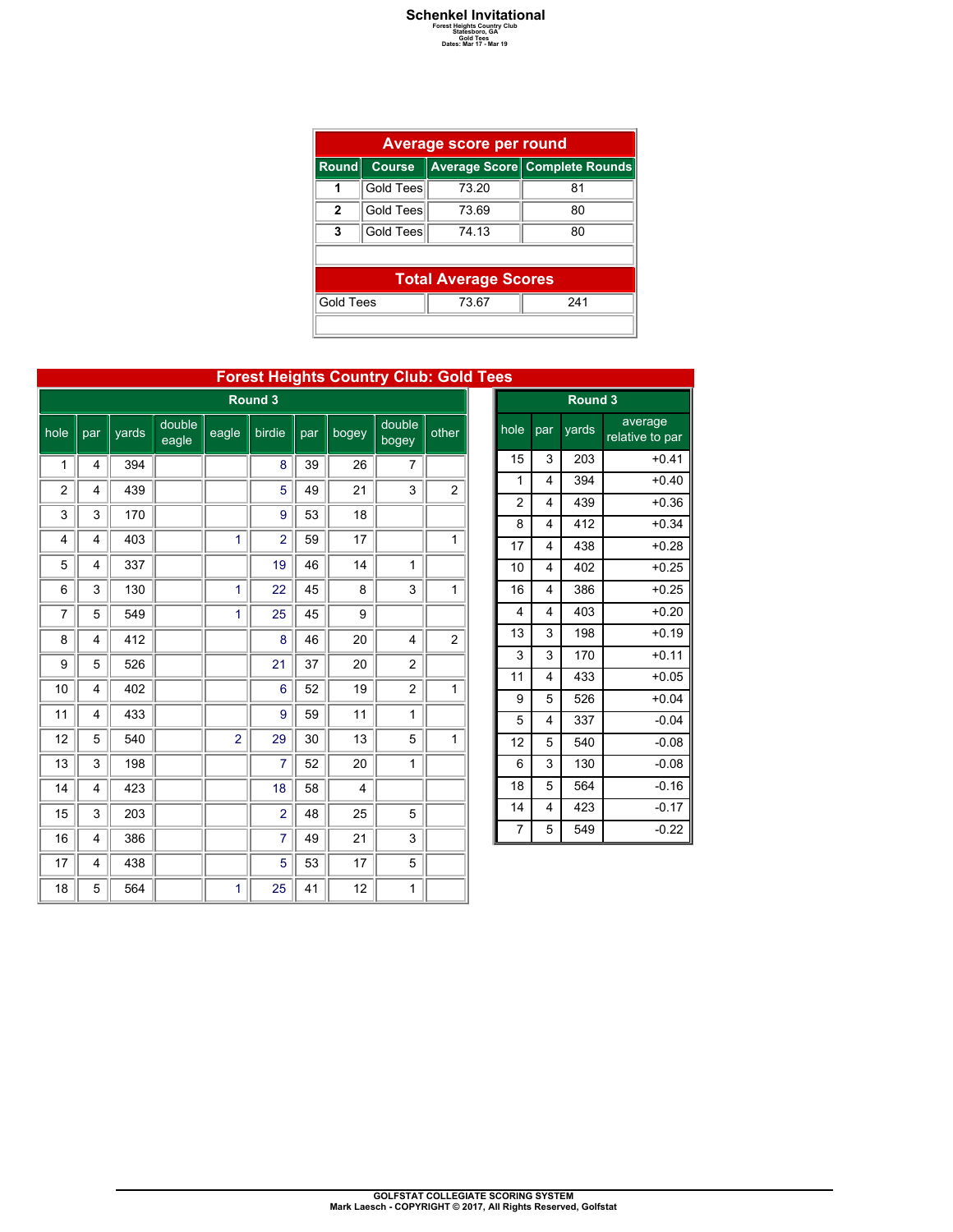## **Schenkel Invitational**<br>
Forest Heights Country Club<br>
Gold Tees<br>
Dates: Mar 17 - Mar 19

|                |     | Round 1             |                            | Round 2        |                |       |                            |                         | Round 3 |       |                            |  |  |
|----------------|-----|---------------------|----------------------------|----------------|----------------|-------|----------------------------|-------------------------|---------|-------|----------------------------|--|--|
| hole           | par | $\overline{y}$ ards | average<br>relative to par | hole           | par            | vards | average<br>relative to par | hole                    | par     | vards | average<br>relative to par |  |  |
| $\overline{2}$ | 4   | 439                 | $+0.28$                    | 10             | 4              | 402   | $+0.66$                    | 15                      | 3       | 203   | $+0.41$                    |  |  |
| 10             | 4   | 402                 | $+0.28$                    | 17             | 4              | 438   | $+0.45$                    | 1                       | 4       | 394   | $+0.40$                    |  |  |
| 15             | 3   | 203                 | $+0.22$                    | 13             | 3              | 198   | $+0.40$                    | $\overline{2}$          | 4       | 439   | $+0.36$                    |  |  |
| 12             | 5   | 540                 | $+0.21$                    | $\overline{2}$ | 4              | 439   | $+0.31$                    | 8                       | 4       | 412   | $+0.34$                    |  |  |
| 14             | 4   | 423                 | $+0.19$                    | 8              | $\overline{4}$ | 412   | $+0.25$                    | 17                      | 4       | 438   | $+0.28$                    |  |  |
| 13             | 3   | 198                 | $+0.17$                    | 15             | 3              | 203   | $+0.23$                    | 10                      | 4       | 402   | $+0.25$                    |  |  |
| 8              | 4   | 412                 | $+0.15$                    | 11             | $\overline{4}$ | 433   | $+0.20$                    | 16                      | 4       | 386   | $+0.25$                    |  |  |
| 6              | 3   | 130                 | $+0.10$                    | 14             | 4              | 423   | $+0.16$                    | $\overline{\mathbf{4}}$ | 4       | 403   | $+0.20$                    |  |  |
| 4              | 4   | 403                 | $+0.09$                    | 16             | 4              | 386   | $+0.14$                    | 13                      | 3       | 198   | $+0.19$                    |  |  |
| 17             | 4   | 438                 | $+0.07$                    | 1              | 4              | 394   | $+0.09$                    | 3                       | 3       | 170   | $+0.11$                    |  |  |
| 1              | 4   | 394                 | $+0.06$                    | 5              | 4              | 337   | $+0.06$                    | 11                      | 4       | 433   | $+0.05$                    |  |  |
| 11             | 4   | 433                 | $+0.06$                    | 6              | 3              | 130   | $+0.01$                    | 9                       | 5       | 526   | $+0.04$                    |  |  |
| 3              | 3   | 170                 | $+0.04$                    | 3              | 3              | 170   | $+0.00$                    | 5                       | 4       | 337   | $-0.04$                    |  |  |
| 9              | 5   | 526                 | $-0.04$                    | 12             | 5              | 540   | $-0.04$                    | 6                       | 3       | 130   | $-0.08$                    |  |  |
| 5              | 4   | 337                 | $-0.07$                    | 4              | 4              | 403   | $-0.04$                    | 12                      | 5       | 540   | $-0.08$                    |  |  |
| 16             | 4   | 386                 | $-0.10$                    | 9              | 5              | 526   | $-0.25$                    | 18                      | 5       | 564   | $-0.16$                    |  |  |
| 18             | 5   | 564                 | $-0.11$                    | 18             | 5              | 564   | $-0.33$                    | 14                      | 4       | 423   | $-0.17$                    |  |  |
| 7              | 5   | 549                 | $-0.41$                    | 7              | 5              | 549   | $-0.63$                    | 7                       | 5       | 549   | $-0.22$                    |  |  |